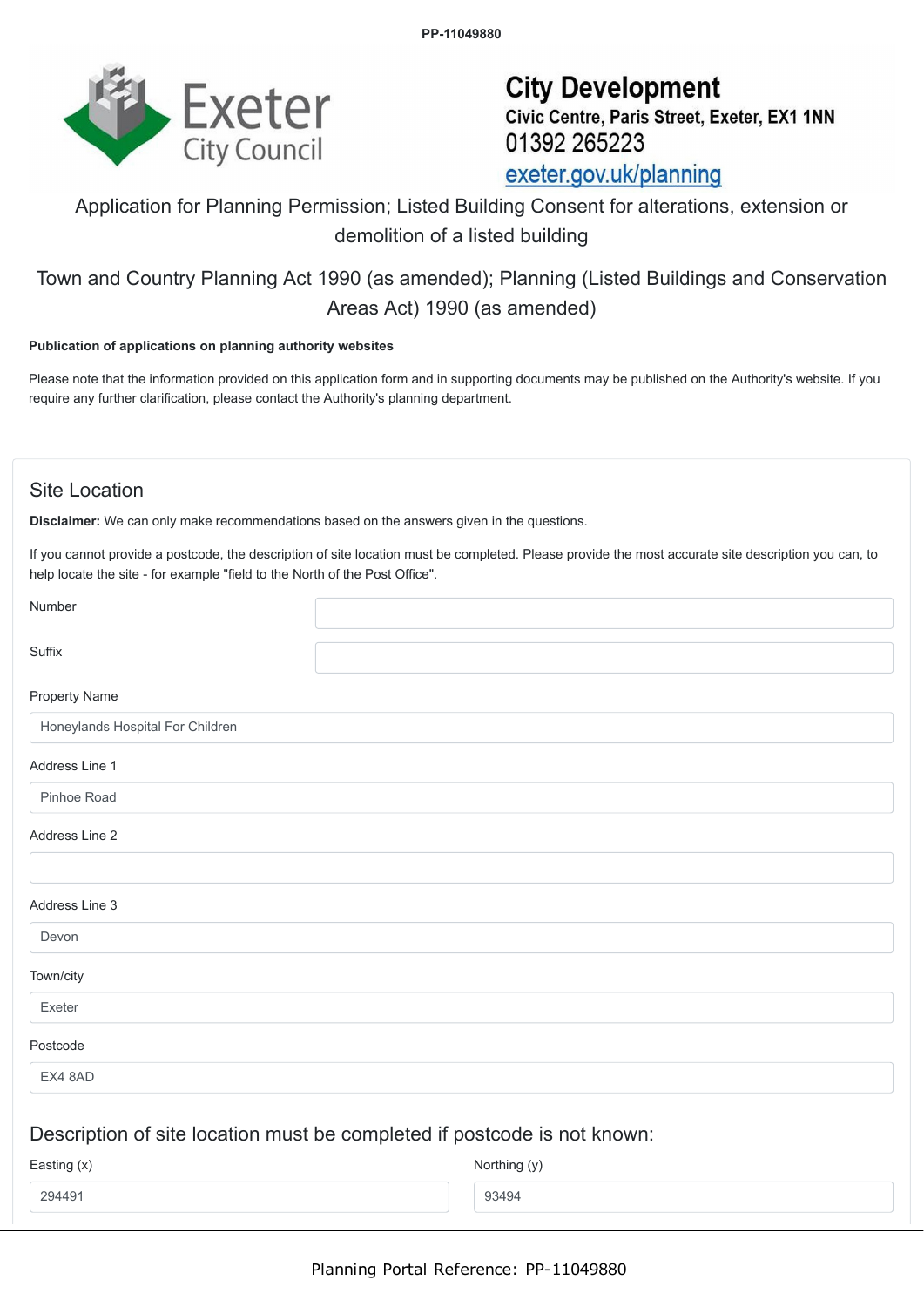## Applicant Details

## Name/Company

### Title

#### Mr

#### First name

Andy

## Surname

Marshall

#### Company Name

Brackley Investments Ltd

## Address

#### Address line 1

| Former Honeylands Childrens Centre |  |  |  |  |
|------------------------------------|--|--|--|--|
| Address line 2                     |  |  |  |  |

#### Pinhoe Road

#### Address line 3

### Town/City

Exeter

#### **Country**

#### Postcode

EX4 8AD

Are you an agent acting on behalf of the applicant?

O Yes  $\odot$ No

### Contact Details

#### Primary number

\*\*\*\*\* REDACTED \*\*\*\*\*\*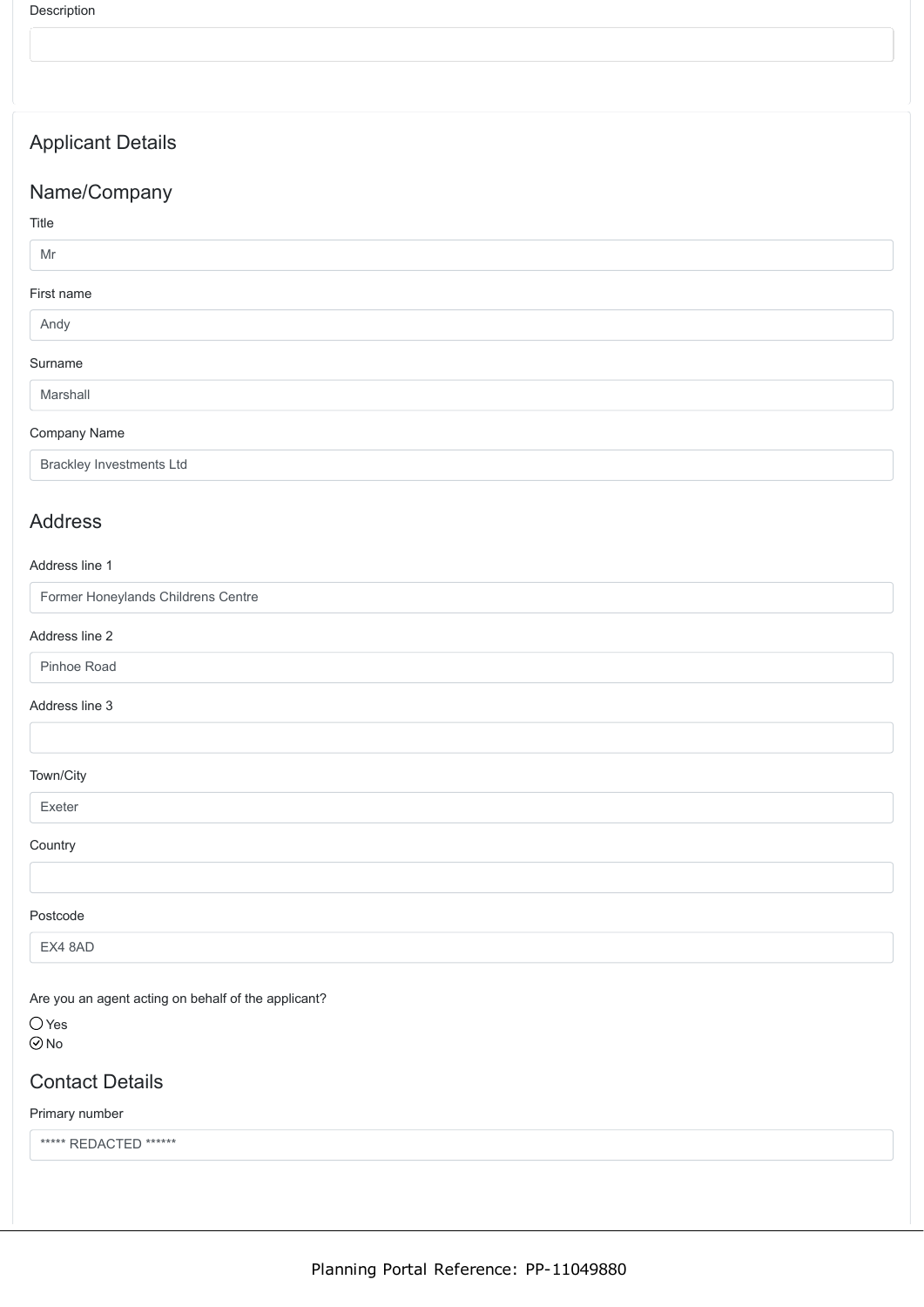| Secondary number |  |
|------------------|--|
|------------------|--|

#### Fax number

Email address

\*\*\*\*\* REDACTED \*\*\*\*\*\*

## Description of the Proposal

Please note in regard to:

- **Fire Statements** From 1 August 2021, planning applications for buildings of over 18 metres (or 7 stories) tall containing more than one [dwelling will require a 'Fire Statement' for the application to be considered valid. There are some exemptions. View government planning](https://www.gov.uk/guidance/fire-safety-and-high-rise-residential-buildings-from-1-august-2021) guidance on fire statements or [access the fire statement template and guidance](https://www.gov.uk/government/publications/planning-application-forms-templates-for-local-planning-authorities#attachment_5328788).
- **Permission In Principle** If you are applying for Technical Details Consent on a site that has been granted Permission In Principle, please include the relevant details in the description below.
- **Public Service Infrastructure** From 1 August 2021, applications for certain public service infrastructure developments will be eligible for faster determination timeframes. See help for further details or [view government planning guidance on determination periods](https://www.gov.uk/guidance/determining-a-planning-application#what-are-the-time-periods-for-determining-a-planning-application).

#### **Description**

Please describe details of the proposed development or works including details of proposals to alter, extend or demolish the listed building(s)

Application for Full Planning Permission: REDEVELOPMENT OF THE HONEYLANDS BUILDING INCLUDING DEMOLITION OF EXISTING EXTENSIONS AND THE ERECTION OF REPLACEMENT PART SINGLE, PART SINGLE/PART TWO STOREY SIDE AND REAR EXTENSIONS TO CREATE A 64 BEDROOM OLDER PERSONS CARE HOME (USE CLASS C2) TOGETHER WITH ASSOCIATED CAR PARKING, LANDSCAPING, DRAINAGE AND OTHER ASSOCIATED WORKS INCLUDING THE CREATION OF A REPLACEMENT VEHICULAR ACCESS ONTO PINHOE ROAD.

Application for Listed Building Consent: PROPOSED RESTORATION AND REDEVELOPMENT OF THE FORMER HONEYLANDS CHILDREN'S CENTRE COMPRISING DEMOLITION OF ALL EXTENSIONS TO THE ORIGINAL HONEYLANDS BUILDING, INTERNAL AND EXTERNAL ALTERATIONS TO THE ORIGINAL BUILDING AND ERECTION OF REPLACEMENT PART SINGLE/PART TWO STOREY EXTENSIONS. PROPOSED REMOVAL OF SEMI-SUNKEN AIR RAID SHELTER AND THE DEMOLITION OF A SECTION OF PINHOE ROAD BOUNDARY WALL TO CREATE NEW VEHICULAR ACCESS FROM PINHOE ROAD.

Has the development or work already been started without consent?

 $\bigcap$  Yes  $\odot$  No

### Listed Building Grading

What is the grading of the listed building (as stated in the list of Buildings of Special Architectural or Historical Interest)?

○ Don't know

- Grade I
- Grade II\*
- Grade II

Is it an ecclesiastical building?

Don't know

 $\bigcap$  Yes

 $\odot$ No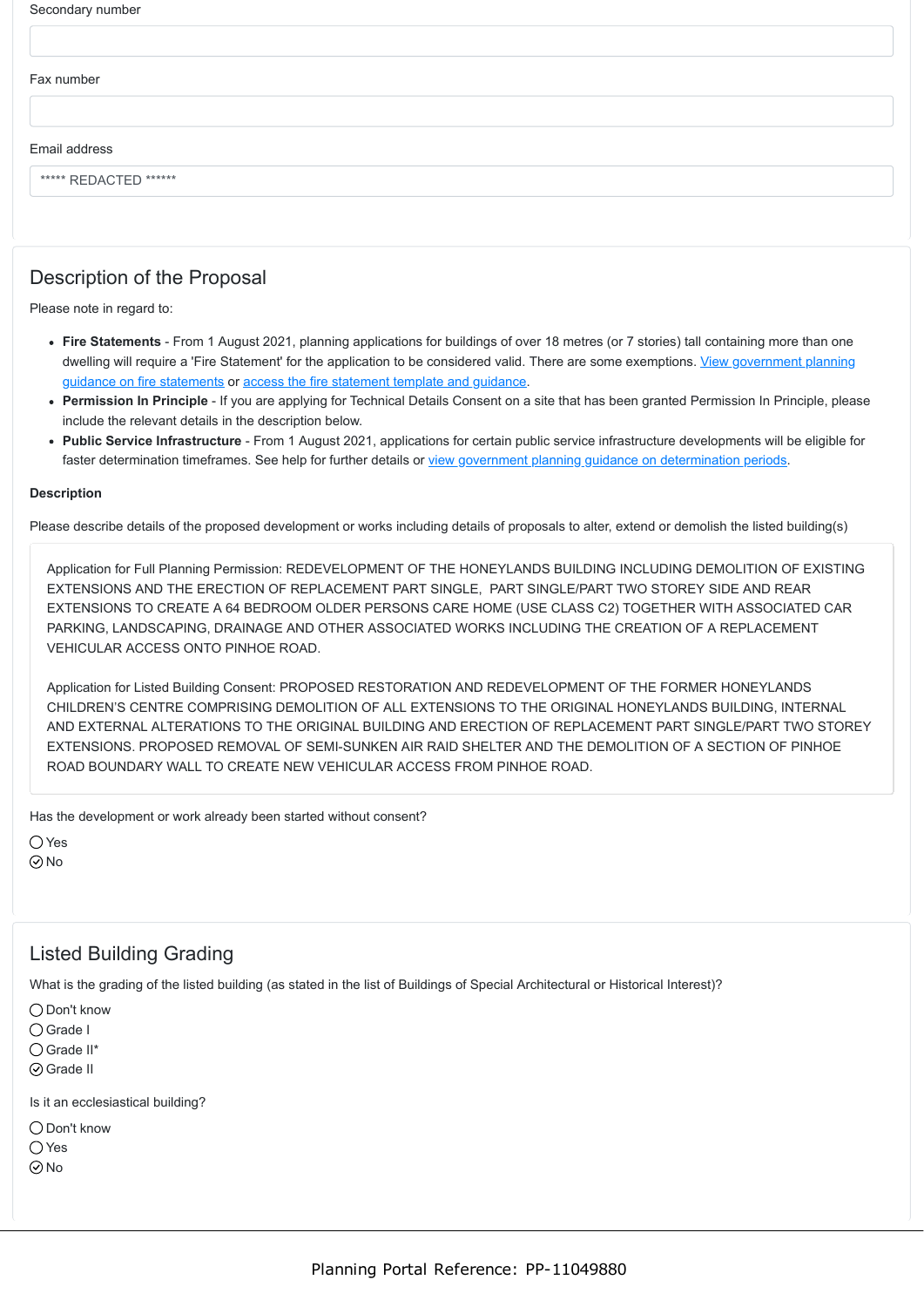## Demolition of Listed Building

Does the proposal include the partial or total demolition of a listed building?

Yes

O<sub>No</sub>

#### **If Yes, which of the following does the proposal involve?**

a) Total demolition of the listed building

Yes

 $\odot$ No

b) Demolition of a building within the curtilage of the listed building

⊙ Yes

 $\bigcirc$  No

c) Demolition of a part of the listed building

Yes

 $\bigcirc$  No

#### **If the answer to c) is Yes**

What is the total volume of the listed building?

4870.00 Cubic metres

What is the volume of the part to be demolished?

3100.00 Cubic metres

#### What was the date (approximately) of the erection of the part to be removed?

| Month |  |
|-------|--|
| June  |  |
| Year  |  |
| 1969  |  |

(Date must be pre-application submission)

Please provide a brief description of the building or part of the building you are proposing to demolish

All extensions to the original building are proposed to be demolished as part of this application. This includes:

- The 1960's southern two storey extension (known as the Brimblecombe Wing)
- 1950's two storey flat roof northern extension
- 1880s/1920's red brick tower attached to the northern elevation
- 1920's/1960's part single/part two storey rear service range

The proposals also include:

- Removal of a curtilage listed WWII air raid shelter within the grounds
- Demolition of a section of curtilage listed boundary wall onto Pinhoe Road

Why is it necessary to demolish or extend (as applicable) all or part of the building(s) and or structure(s)?

All of the parts of the building to be demolished are later additions to the original historic building that are either not of any particular heritage value or are actively harmful to the special architectural and historical interest of the listed building. In any event, the proposed extensions are required to develop appropriate modern accommodation for a care home rather than attempt to convert the existing visually inappropriate and unsuitable extensions.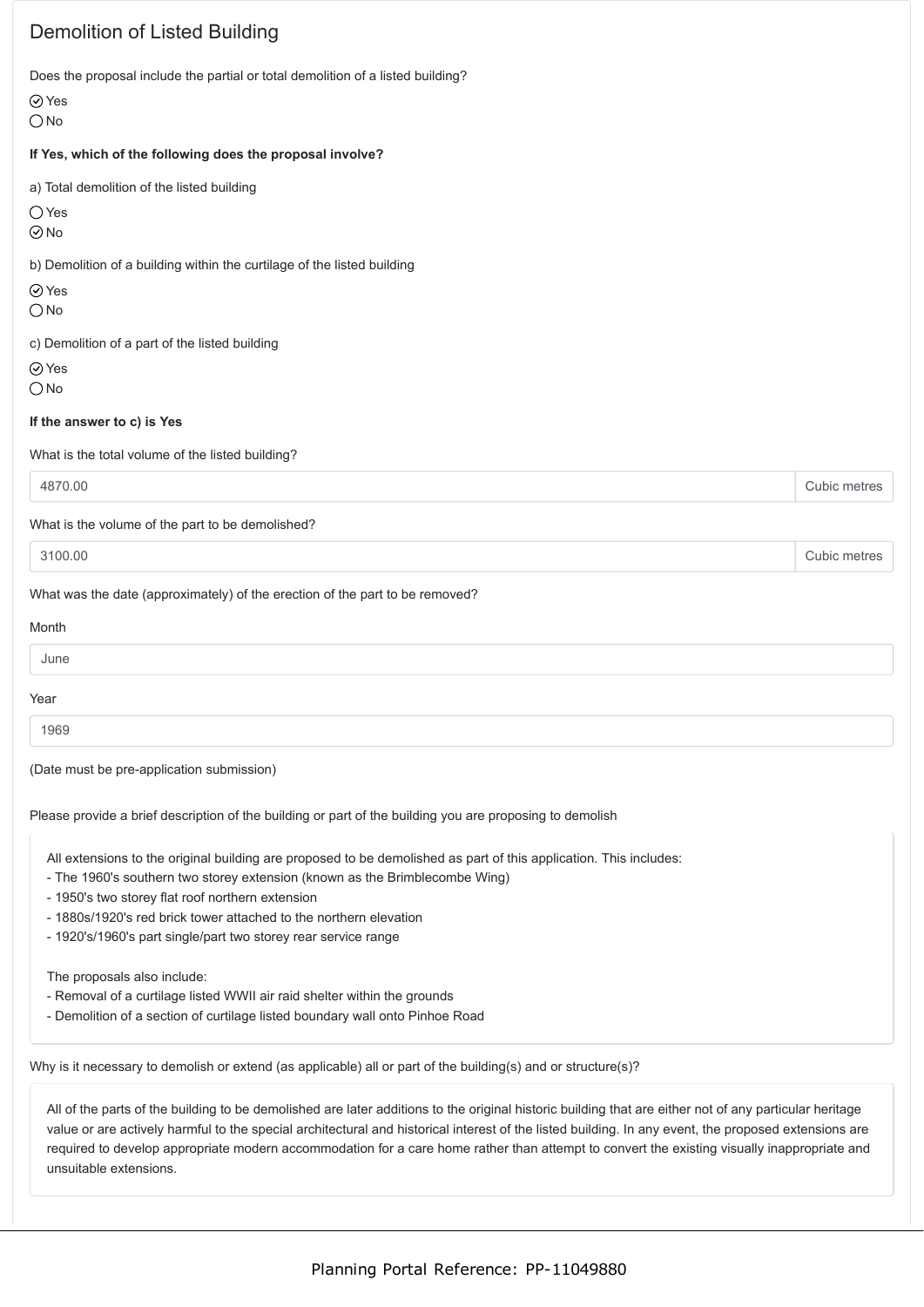## Immunity from Listing

Has a Certificate of Immunity from Listing been sought in respect of this building?

 $\bigcirc$  Yes  $\odot$ No

### Listed Building Alterations

Do the proposed works include alterations to a listed building?

Yes

 $\bigcirc$  No

#### **If Yes, do the proposed works include**

a) works to the interior of the building?

Yes

O<sub>No</sub>

b) works to the exterior of the building?

⊙ Yes

 $\bigcirc$  No

c) works to any structure or object fixed to the property (or buildings within its curtilage) internally or externally?

Yes

 $\bigcirc$  No

d) stripping out of any internal wall, ceiling or floor finishes (e.g. plaster, floorboards)?

⊙ Yes

 $\bigcirc$  No

If the answer to any of these questions is Yes, please provide plans, drawings and photographs sufficient to identify the location, extent and character of the items to be removed. Also include the proposal for their replacement, including any new means of structural support, and state references for the plan(s)/drawing(s).

See submitted drawings and Schedule of Works.

## **Materials**

Does the proposed development require any materials to be used?

⊙ Yes

 $\bigcirc$  No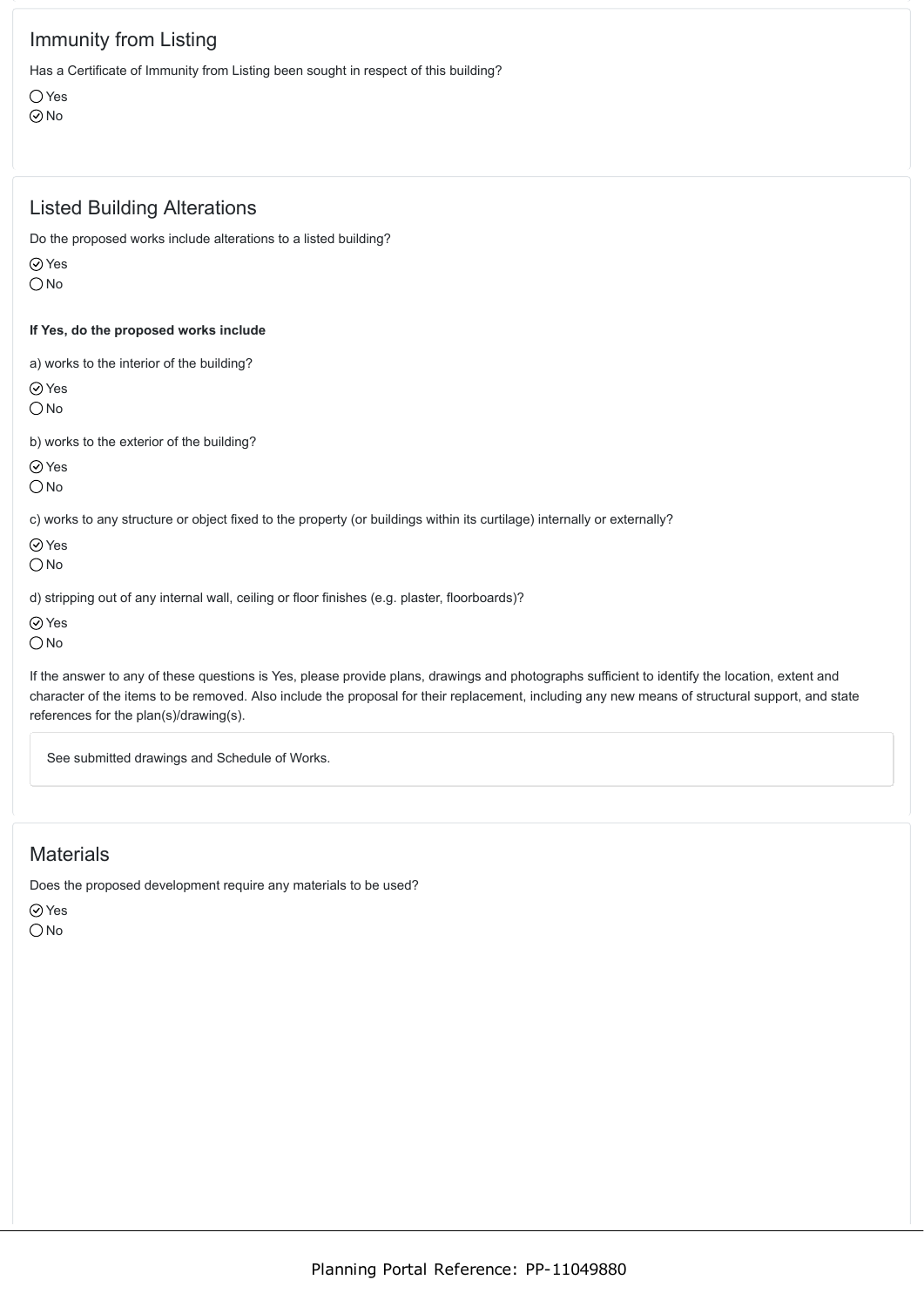**Please provide a description of existing and proposed materials and finishes to be used (including type, colour and name for each material) demolition excluded**

**Type:**

External walls

#### **Existing materials and finishes:**

Walls: Ashlar Bathstone - Original House Red brick - Tower Facing brick - 1960's Brimblecombe southern extension Cement render - 1950's northern two storey extension

#### **Proposed materials and finishes:**

Bathstone Buff/Crem brickwork Light Grey Render Curtain walling glazed link and entrance Projecting brickwork detail Aluminium PPC copings

**Type:** Roof covering

**Existing materials and finishes:** Blue slate - Original house Bitumin - Later additions

**Proposed materials and finishes:**

Blue slate - Original house Extensions - GRP behind parapet

**Type:** Windows

**Existing materials and finishes:** Timber sash - original house

**Proposed materials and finishes:** Dark grey aluminium frame Grey uPVC to bedrooms

Are you supplying additional information on submitted plans, drawings or a design and access statement?

 $\oslash$  Yes

 $\bigcirc$  No

If Yes, please state references for the plans, drawings and/or design and access statement

See annotations on Proposed Elevations and Section 7.5 of the Design & Access Statement as well as construction details set out in the Schedule of Works

## Site Area

What is the measurement of the site area? (numeric characters only).

0.75

Unit

Hectares

## Existing Use

Please describe the current use of the site

N/A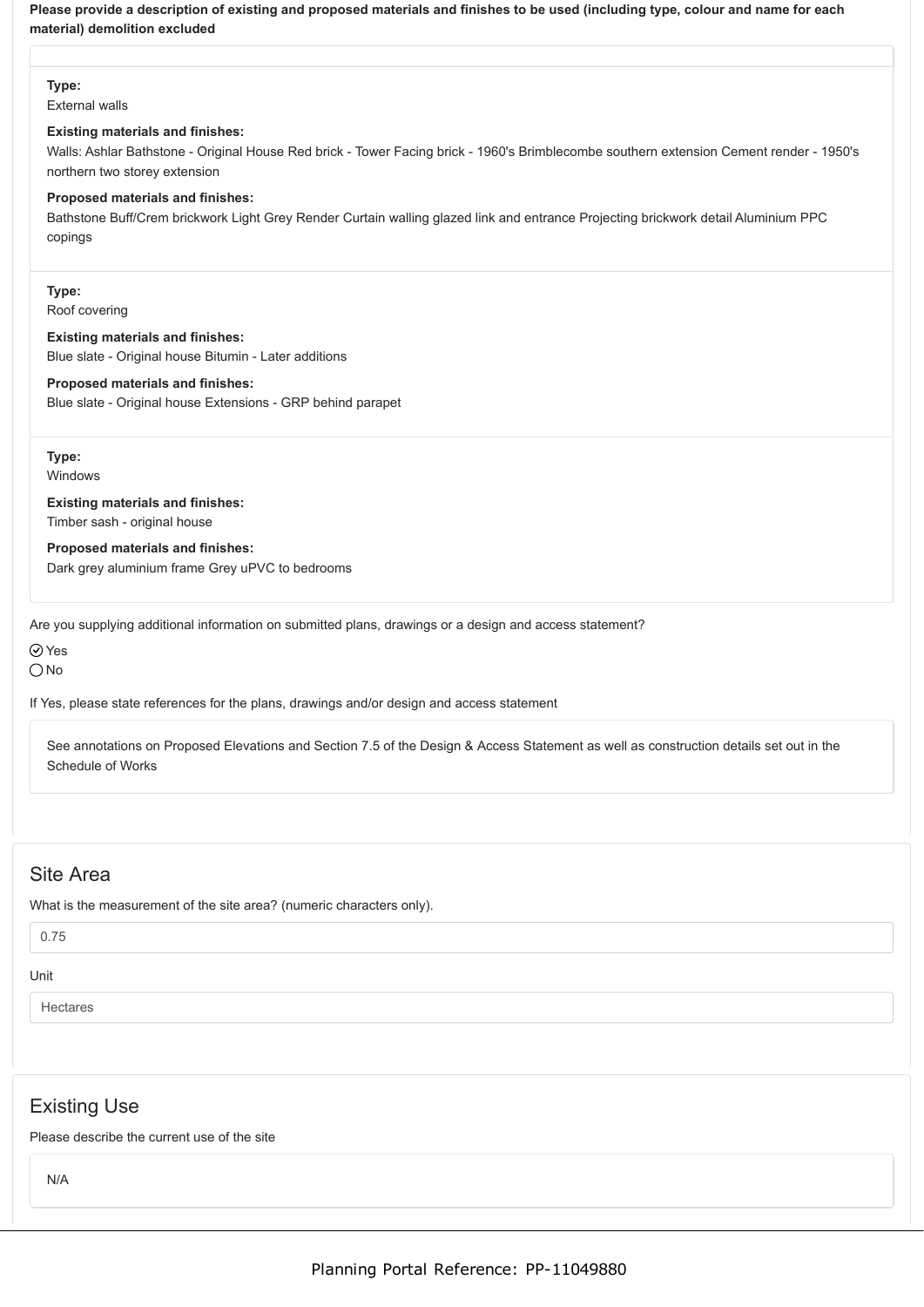| Is the site currently vacant?                                                                                                                     |
|---------------------------------------------------------------------------------------------------------------------------------------------------|
| $\odot$ Yes                                                                                                                                       |
| $\bigcirc$ No                                                                                                                                     |
| If Yes, please describe the last use of the site                                                                                                  |
| Former Residential Children's Centre (Use Class C2)                                                                                               |
| When did this use end (if known)?                                                                                                                 |
|                                                                                                                                                   |
| 01/03/2012                                                                                                                                        |
| Does the proposal involve any of the following? If Yes, you will need to submit an appropriate contamination assessment with your<br>application. |
| Land which is known to be contaminated                                                                                                            |
| $\bigcirc$ Yes<br>$\odot$ No                                                                                                                      |
|                                                                                                                                                   |
| Land where contamination is suspected for all or part of the site<br>$\bigcirc$ Yes<br>$\odot$ No                                                 |

No

## Pedestrian and Vehicle Access, Roads and Rights of Way

Is a new or altered vehicular access proposed to or from the public highway?

Yes

 $\bigcirc$  No

Is a new or altered pedestrian access proposed to or from the public highway?

Yes

 $\bigcirc$  No

Are there any new public roads to be provided within the site?

○ Yes

 $\odot$ No

Are there any new public rights of way to be provided within or adjacent to the site?

 $\bigcirc$  Yes

No

Do the proposals require any diversions/extinguishments and/or creation of rights of way?

 $\bigcirc$  Yes

 $\odot$ No

If you answered Yes to any of the above questions, please show details on your plans/drawings and state their reference numbers

See Proposed Site Plan (9588-PL06 Rev. A) and Proposed Site Access (PHL-101 Rev. E)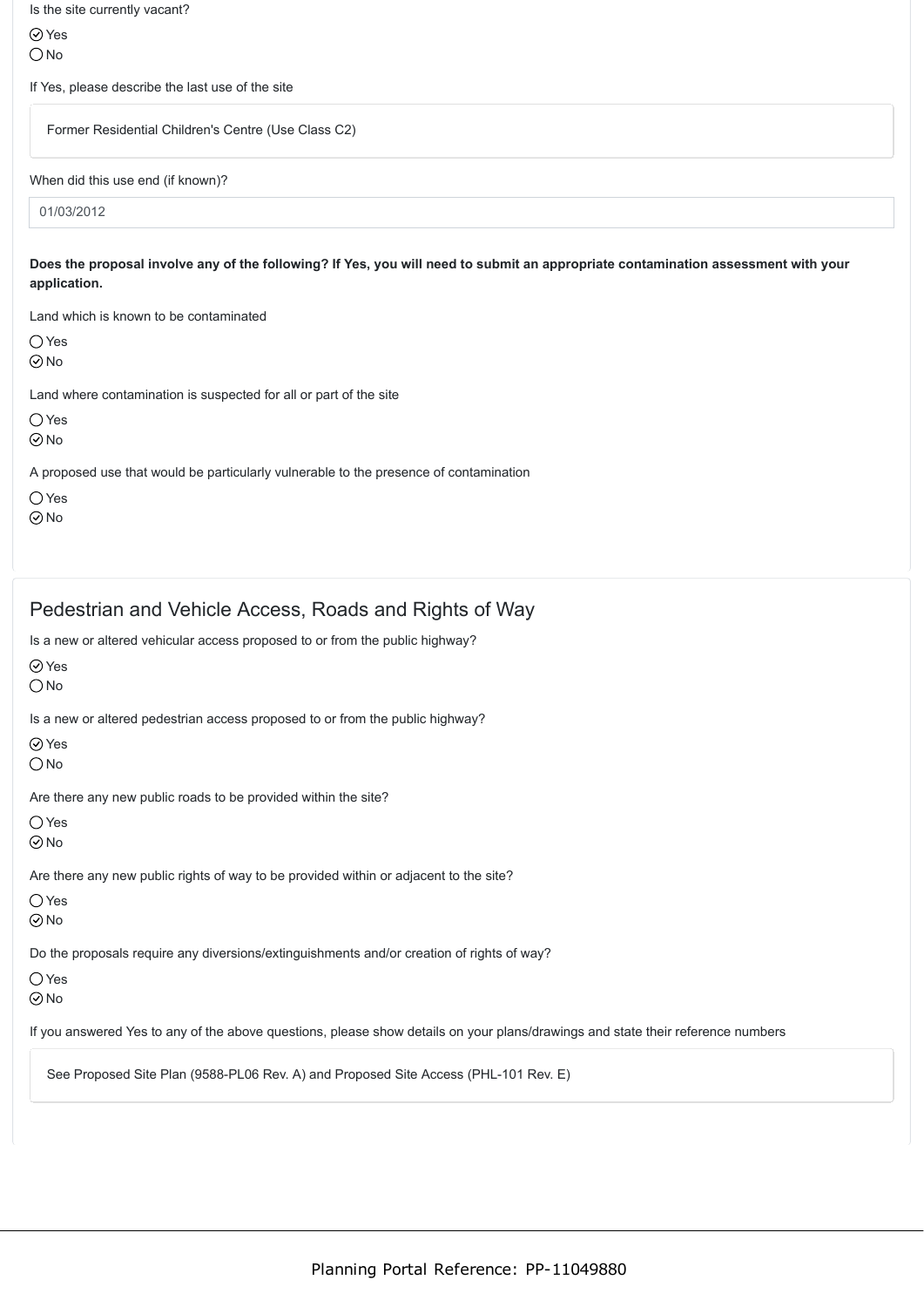## Vehicle Parking

Does the site have any existing vehicle/cycle parking spaces or will the proposed development add/remove any parking spaces?

 $\oslash$  Yes

O<sub>No</sub>

Please provide information on the existing and proposed number of on-site parking spaces

**Vehicle Type:** Cars **Existing number of spaces:** 12 **Total proposed (including spaces retained):** 27 **Difference in spaces:** 15

### Foul Sewage

Please state how foul sewage is to be disposed of:

 $\boxed{\mathsf{v}}$  Mains sewer

 $\Box$  Septic tank

Package treatment plant

 $\Box$  Cess pit

 $\bigcap$  Other

□ Unknown

Are you proposing to connect to the existing drainage system?

**⊘**Yes

 $\bigcirc$  No

Unknown

If Yes, please include the details of the existing system on the application drawings and state the plan(s)/drawing(s) references

See submitted Flood Risk & Drainage technical note

## Assessment of Flood Risk

Is the site within an area at risk of flooding? (Check the location on the Government's [Flood map for planning.](https://flood-map-for-planning.service.gov.uk/) You should also refer to national [standing advice](https://www.gov.uk/guidance/flood-risk-assessment-standing-advice) and your local planning authority requirements for information as necessary.)

 $\bigcap$  Yes

 $\odot$ No

Is your proposal within 20 metres of a watercourse (e.g. river, stream or beck)?

 $\bigcap$  Yes

 $\odot$ No

Will the proposal increase the flood risk elsewhere?

 $\bigcirc$  Yes

No

How will surface water be disposed of?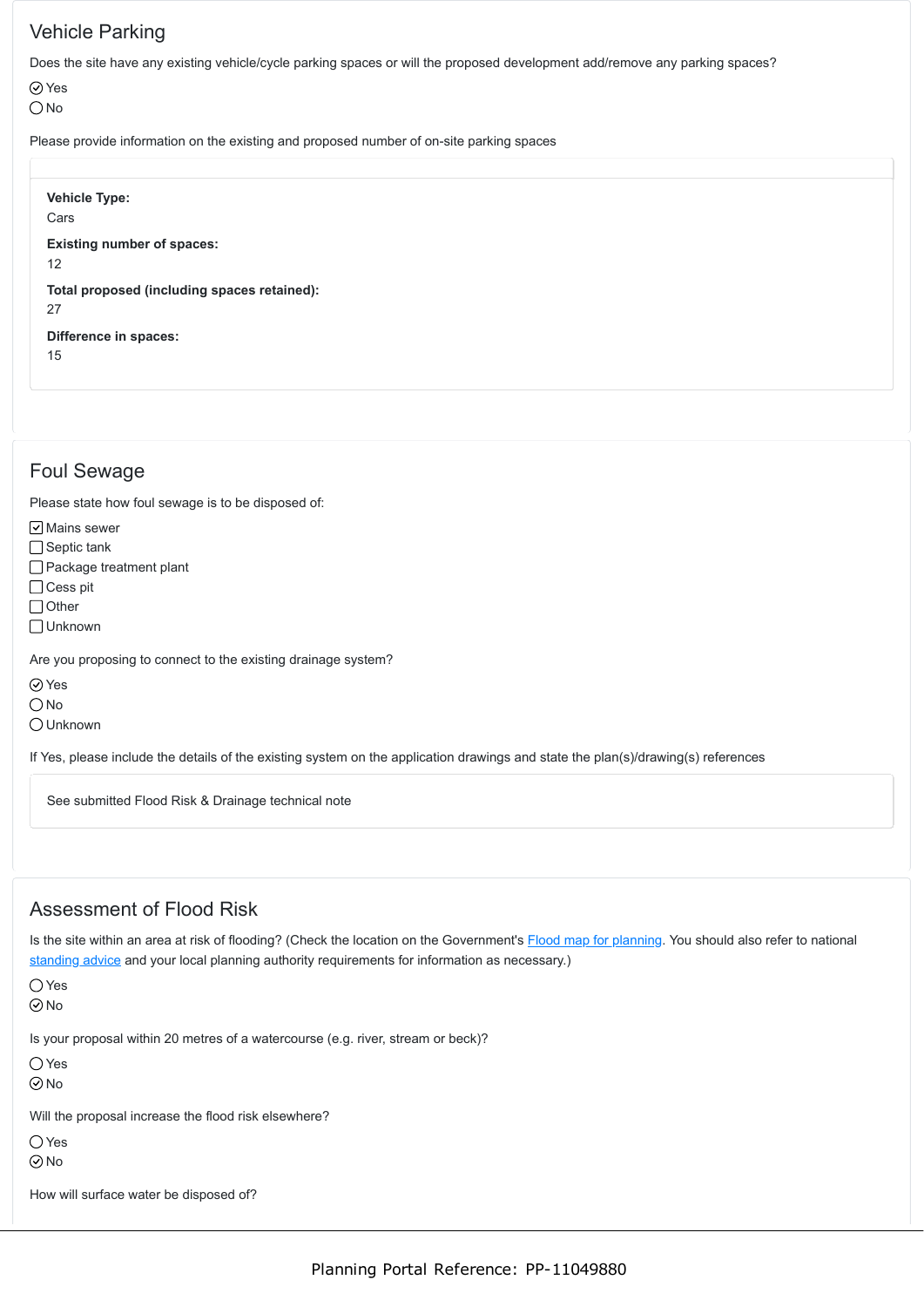- $\triangledown$  Sustainable drainage system
- Existing water course
- □ Soakaway
- □ Main sewer
- Pond/lake

### Trees and Hedges

Are there trees or hedges on the proposed development site?

Yes  $\bigcirc$  No

And/or: Are there trees or hedges on land adjacent to the proposed development site that could influence the development or might be important as part of the local landscape character?

Yes

 $\bigcap$  No

**If Yes to either or both of the above, you may need to provide a full tree survey, at the discretion of the local planning authority. If a tree survey is required, this and the accompanying plan should be submitted alongside the application. The local planning authority should make clear on its website what the survey should contain, in accordance with the current 'BS5837: Trees in relation to design, demolition and construction - Recommendations'.**

## Biodiversity and Geological Conservation

**Is there a reasonable likelihood of the following being affected adversely or conserved and enhanced within the application site, or on land adjacent to or near the application site?**

**To assist in answering this question correctly, please refer to the help text which provides guidance on determining if any important biodiversity or geological conservation features may be present or nearby; and whether they are likely to be affected by the proposals.**

a) Protected and priority species

- $\odot$  Yes, on the development site
- Yes, on land adjacent to or near the proposed development

 $\bigcap$  No

b) Designated sites, important habitats or other biodiversity features

- Yes, on the development site
- $\bigcirc$  Yes, on land adjacent to or near the proposed development  $\odot$ No
- 
- c) Features of geological conservation importance
- Yes, on the development site
- Yes, on land adjacent to or near the proposed development
- $\odot$  No

### **Supporting information requirements**

Where a development proposal is likely to affect features of biodiversity or geological conservation interest, you will need to submit, with the application, sufficient information and assessments to allow the local planning authority to determine the proposal.

Failure to submit all information required will result in your application being deemed invalid. It will not be considered valid until all information required by the local planning authority has been submitted.

Your local planning authority will be able to advise on the content of any assessments that may be required.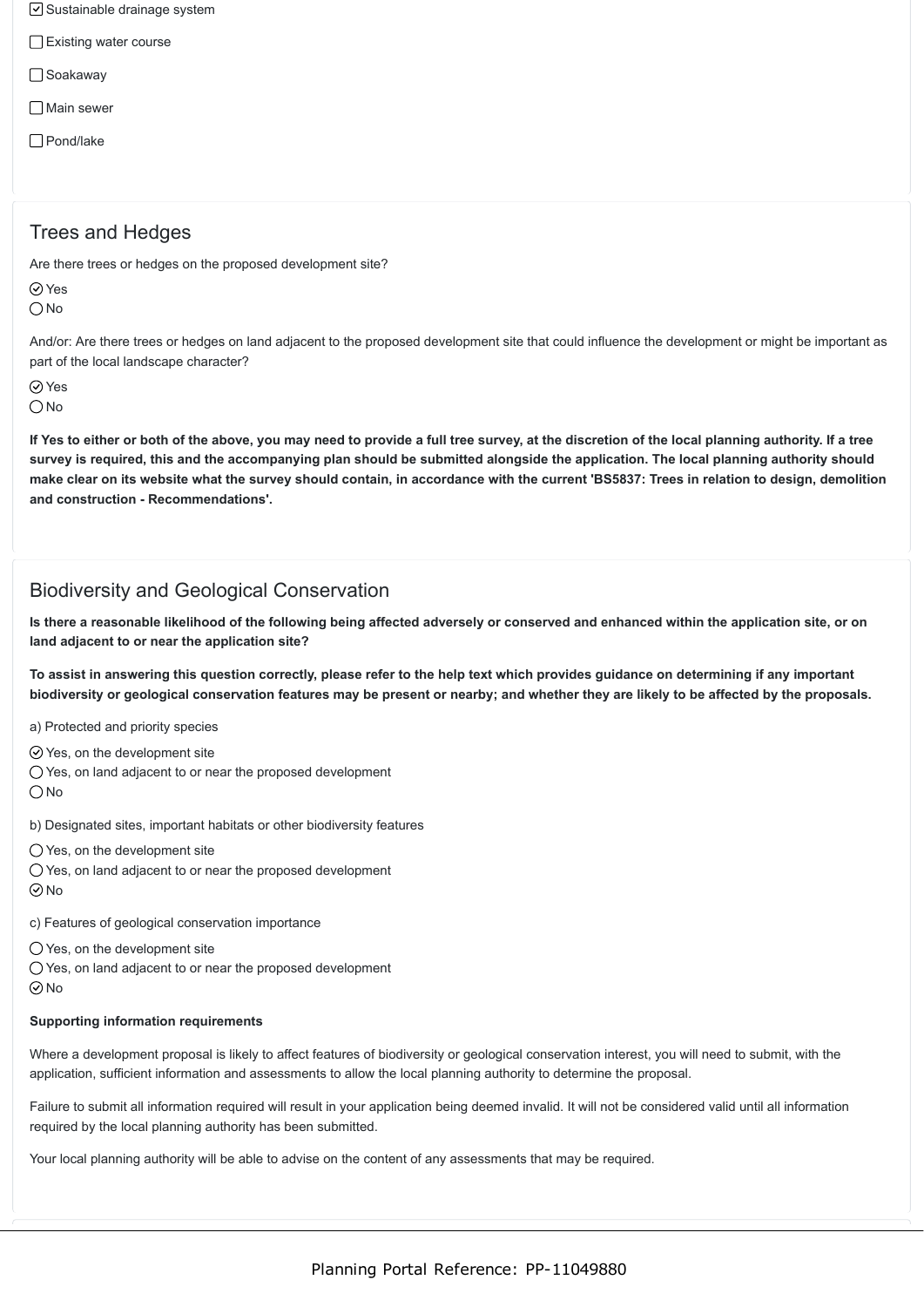### Waste Storage and Collection

Do the plans incorporate areas to store and aid the collection of waste?

Yes  $\bigcirc$  No

If Yes, please provide details:

Bin store provided adjacent to site access from Pinhoe Road. See Proposed Site Plan (dwg no. 9588-PL06 Rev. A) and Proposed Bin Store and Cycle Shelter (dwg no. 9588-PL16 Rev. A)

Have arrangements been made for the separate storage and collection of recyclable waste?

Yes

 $ONo$ 

If Yes, please provide details:

Private waste contractor

### Residential/Dwelling Units

Does your proposal include the gain, loss or change of use of residential units?

 $\bigcirc$  Yes  $\odot$ No

### All Types of Development: Non-Residential Floorspace

Does your proposal involve the loss, gain or change of use of non-residential floorspace? Note that 'non-residential' in this context covers all uses except Use Class C3 Dwellinghouses.

⊙ Yes  $O$  No

Please add details of the Use Classes and floorspace.

**Following changes to Use Classes on 1 September 2020: The list includes the now revoked Use Classes A1-5, B1, and D1-2 that should not be used in most cases. Also, the list does not include the newly introduced Use Classes E and F1-2. To provide details in relation to these or any 'Sui Generis' use, select 'Other' and specify the use where prompted. Multiple 'Other' options can be added to cover each individual use. [View further information on Use Classes.](https://www.planningportal.co.uk/info/200130/common_projects/9/change_of_use)**

**Use Class:** C2 - Residential institutions **Existing gross internal floorspace (square metres):** 1234 **Gross internal floorspace to be lost by change of use or demolition (square metres):** 952 **Total gross new internal floorspace proposed (including changes of use) (square metres):** 3880

**Net additional gross internal floorspace following development (square metres):** 2646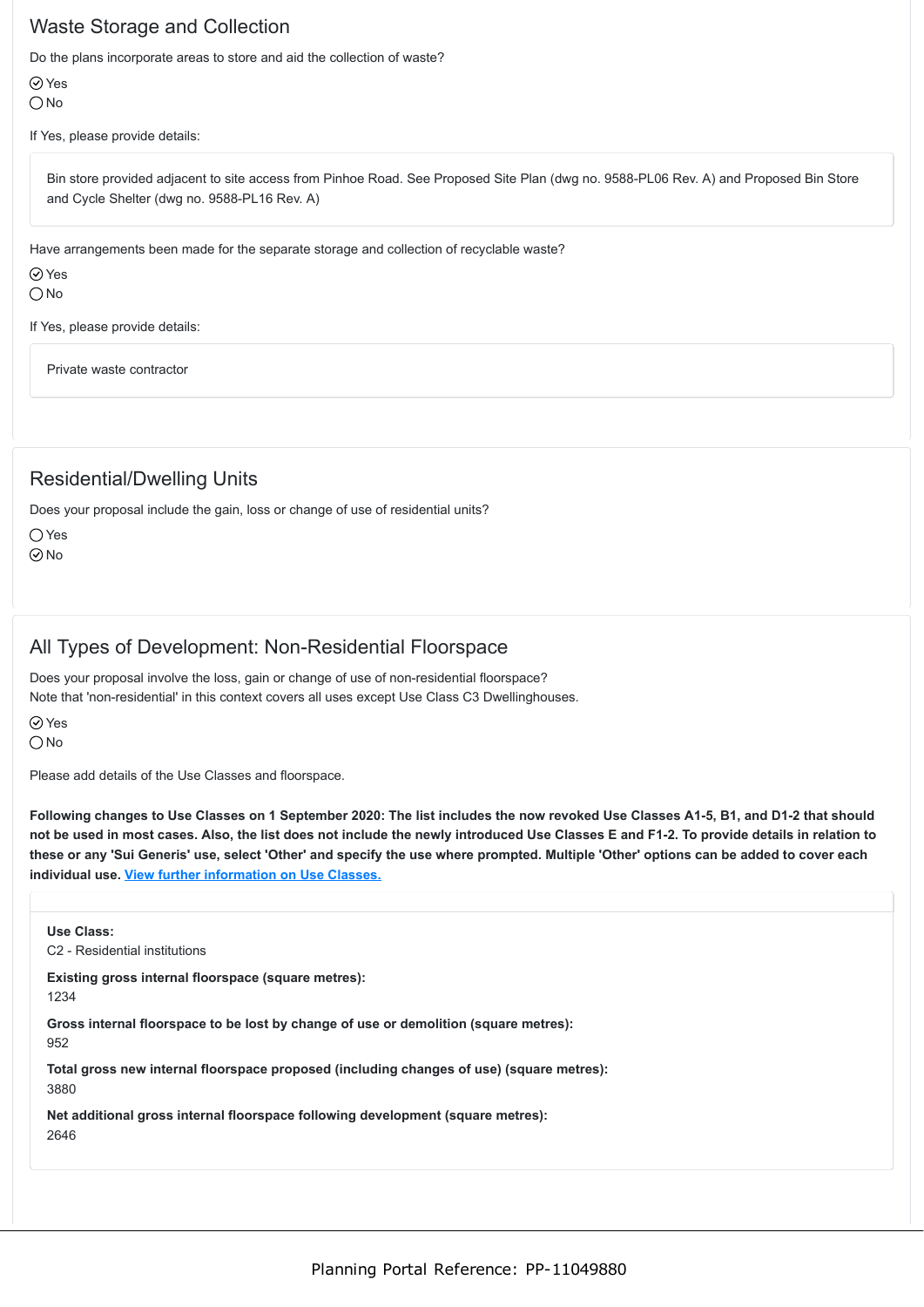| floorspace (square<br>metres) | Totals Existing gross internal Gross internal floorspace to be lost<br>by change of use or demolition<br>(square metres) | Total gross new internal floorspace<br>proposed (including changes of use)<br>(square metres) | Net additional gross internal<br>floorspace following development<br>(square metres) |
|-------------------------------|--------------------------------------------------------------------------------------------------------------------------|-----------------------------------------------------------------------------------------------|--------------------------------------------------------------------------------------|
| 1234                          | 952                                                                                                                      | 3880                                                                                          | 2646                                                                                 |
|                               |                                                                                                                          |                                                                                               |                                                                                      |

#### **Loss or gain of rooms**

For hotels, residential institutions and hostels please additionally indicate the loss or gain of rooms:

| Use Class:<br>C <sub>2</sub> - Residential institutions                  |  |
|--------------------------------------------------------------------------|--|
| Existing rooms to be lost by change of use or demolition:<br>$\mathbf 0$ |  |
| Total rooms proposed (including changes of use):<br>64                   |  |
| Net additional rooms:<br>64                                              |  |
|                                                                          |  |

### Employment

Are there any existing employees on the site or will the proposed development increase or decrease the number of employees?

 $\oslash$  Yes  $\bigcirc$  No

### Existing Employees

Please complete the following information regarding existing employees:

# Full-time 0 Part-time 0 Total full-time equivalent 0.00

## Proposed Employees

If known, please complete the following information regarding proposed employees:

#### Full-time

#### Part-time

#### Total full-time equivalent

50.00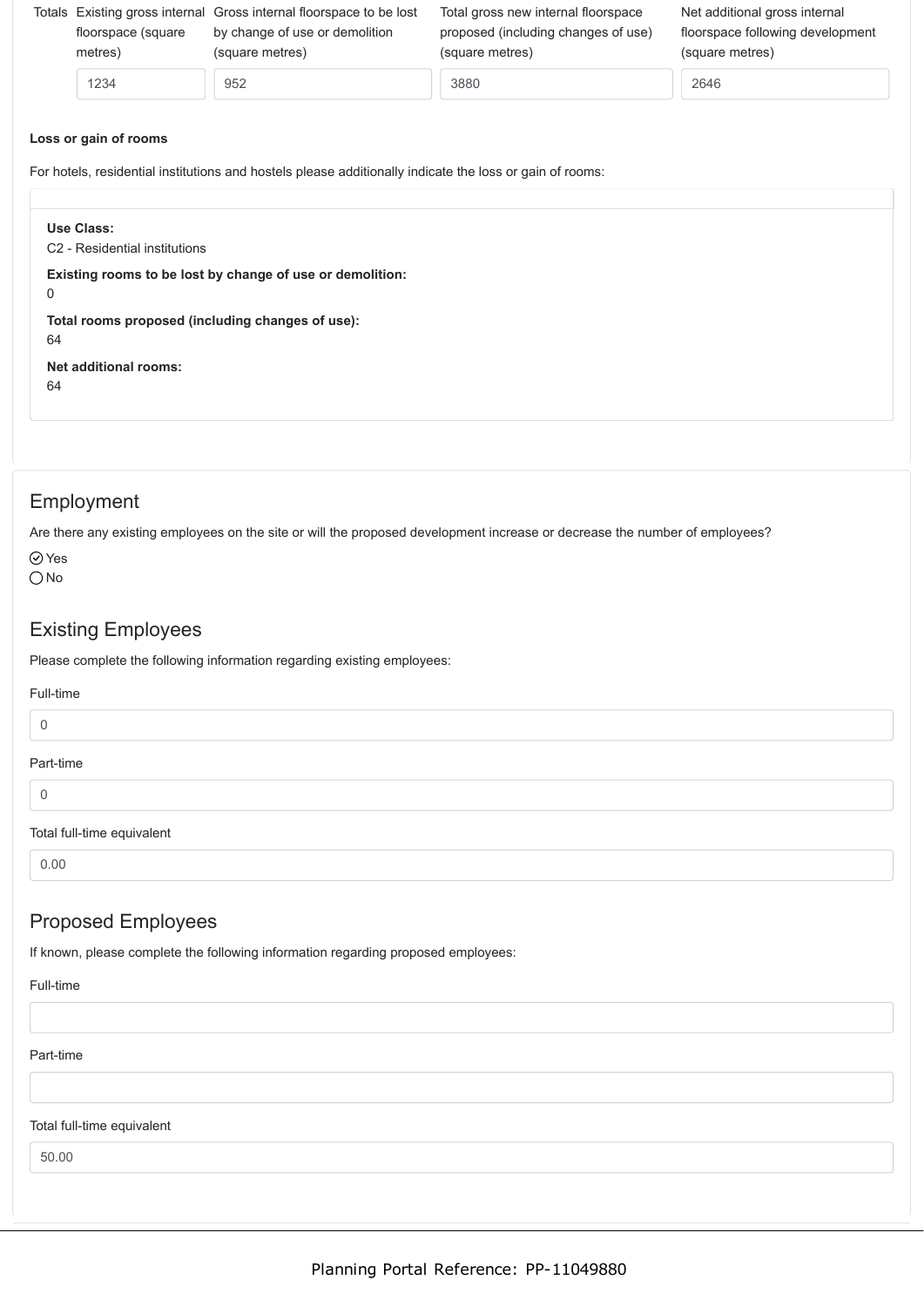## Hours of Opening

Are Hours of Opening relevant to this proposal? Yes No

## Industrial or Commercial Processes and Machinery

Does this proposal involve the carrying out of industrial or commercial activities and processes?

Yes

 $\odot$ No

Is the proposal for a waste management development?

○ Yes

 $\odot$ No

### Hazardous Substances

Does the proposal involve the use or storage of Hazardous Substances?

O Yes  $\odot$ No

## Trade Effluent

Does the proposal involve the need to dispose of trade effluents or trade waste?

Yes

 $\odot$ No

## Site Visit

Can the site be seen from a public road, public footpath, bridleway or other public land?

Yes

O<sub>No</sub>

If the planning authority needs to make an appointment to carry out a site visit, whom should they contact?

 $\bigcap$  The agent

 $\odot$  The applicant

O Other person

### Pre-application Advice

Has assistance or prior advice been sought from the local authority about this application?

Yes

 $\bigcirc$  No

**If Yes, please complete the following information about the advice you were given (this will help the authority to deal with this application more efficiently):**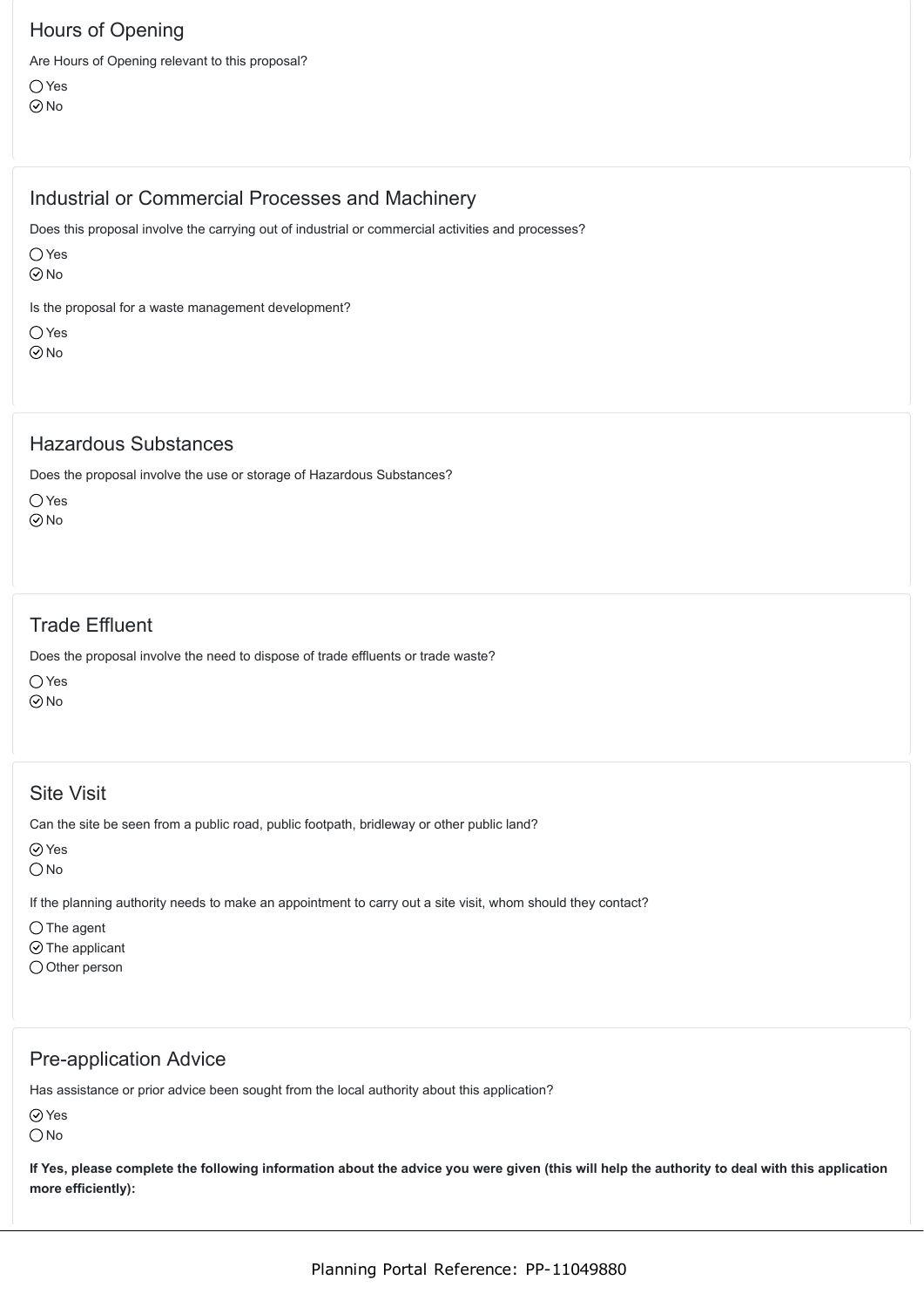#### Officer name:

#### Title

|  | ***** REDACTED ****** |  |  |  |  |
|--|-----------------------|--|--|--|--|
|--|-----------------------|--|--|--|--|

#### First Name

\*\*\*\*\* REDACTED \*\*\*\*\*\*

#### Surname

#### \*\*\*\*\* REDACTED \*\*\*\*\*\*

#### Reference

N/A

#### Date (must be pre-application submission)

11/02/2020

#### Details of the pre-application advice received

Email from Laura Dymond confirming that the principle of the proposed development was acceptable and that the general approach to development was appropriate subject to some amendments to the design as well as submission of additional information. Virtual meeting also held with Zulema Nakata and Owen Cambridge in December 2021 to discuss further changes to the scheme.

### Authority Employee/Member

**With respect to the Authority, is the applicant and/or agent one of the following:**

- **(a) a member of staff**
- **(b) an elected member**
- **(c) related to a member of staff**
- **(d) related to an elected member**

It is an important principle of decision-making that the process is open and transparent.

For the purposes of this question, "related to" means related, by birth or otherwise, closely enough that a fair-minded and informed observer, having considered the facts, would conclude that there was bias on the part of the decision-maker in the Local Planning Authority.

Do any of the above statements apply?

Yes  $\odot$ No

### Ownership Certificates and Agricultural Land Declaration

Certificates under Article 14 - Town and Country Planning (Development Management Procedure) (England) Order 2015 & Regulation 6 - Planning (Listed Buildings and Conservation Areas) Regulations 1990

Please answer the following questions to determine which Certificate of Ownership you need to complete: A, B, C or D.

Is the applicant the sole owner of **all** the land to which this application relates; **and** has the applicant been the sole owner for more than 21 days? Yes

O<sub>No</sub>